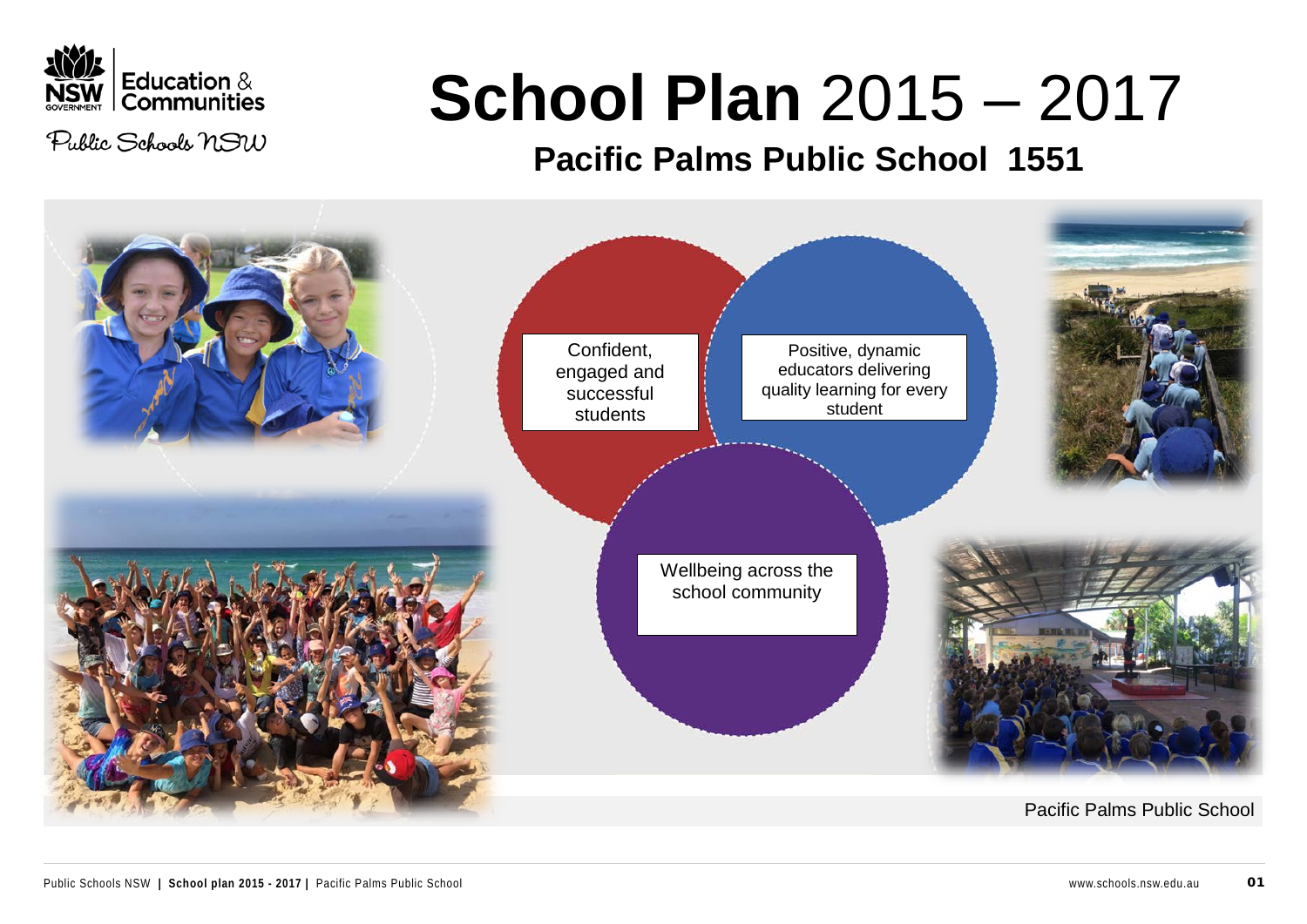Pacific Palms Public School provides a quality, inclusive environment where every member of the school community is valued, nurtured in growth and development, and encouraged to become a lifelong learner.

Positive and respectful relationships across the school community underpin a productive learning environment.

We educate the whole person, attending to academic, physical, emotional and social development.

Students are self-aware, build positive relationships and actively contribute to the school, the community and the society in which they live.

There is school wide collective responsibility for student learning and success with high levels of student, staff and community engagement.



*Quality learning in a safe and happy community.*

Our school is a growing and dynamic school located in the Great Lakes area of the NSW North Coast, and is only metres away from the beautiful Boomerang Beach. It draws in students from a wide range of socio economic backgrounds. The school population has grown from 230 to 305 over the past 3 years.

The school values personal wellbeing within a safe and caring environment. Our teaching staff are highly motivated, experienced and dedicated to providing rich and varied programs to ensure that all of our students receive a quality education. We foster positive relationships, personal effort and a positive attitude to learning and resilience.

Wellbeing is a priority for all staff members with the additional support of our Student Wellbeing worker.

Parent/community partnerships are valued and supported by the Community Liaison Officer and our P & C.

Our curriculum caters for a broad range of interests and needs with a variety of sporting, cultural, creative arts programs and opportunities for students to show case their talents. An active Learning Support Team ensures that all of our students have the support needed to reach their full potential. We have outstanding community support through our volunteer tutor program, ensuring that all children are provided with an opportunity to achieve success.

The school is welcoming and friendly; we work in close partnership with parents and the wider community. We encourage parents to be active participants in school activities and we value their input into their child's education.

### **SCHOOL VISION STATEMENT SCHOOL CONTEXT SCHOOL PLANNING PROCESS**

This school plan is the result of a rigorous process of whole school communication, collaboration and collection of data.

Parents, staff and students were surveyed using 'Survey Monkey'. Parents were asked to grade statements about student wellbeing, teaching and learning programs and then were asked specific questions to gauge general satisfaction or dissatisfaction with current school practices. Teachers were surveyed about current school programs and practices and asked how the delivery of the curriculum could be improved over the next 3 years. Ongoing input was sought at P&C meetings. Students and parents also took part in focus groups.

All staff were involved in identifying common areas that led to the formation of our vision, strategic directions, purposes, practices, processes and people. Staff were involved in several planning meetings and forums where information was gathered on the future directions of the school, our priority areas, our vision, and what our data (such as PLAN, attendance, NAPLAN and the School Excellence Framework) indicated in terms of 'where to next'. Data analysis indicates strong literacy and numeracy foundations, identifying future directions to embed new syllabus and 21st century learning.

Our journey involved the input of parents, community members, staff members and students. As a result of these processes, three strategic directions were identified as a basis for a shared commitment for future developments across the school community. Analysis of data has informed the key improvement measures.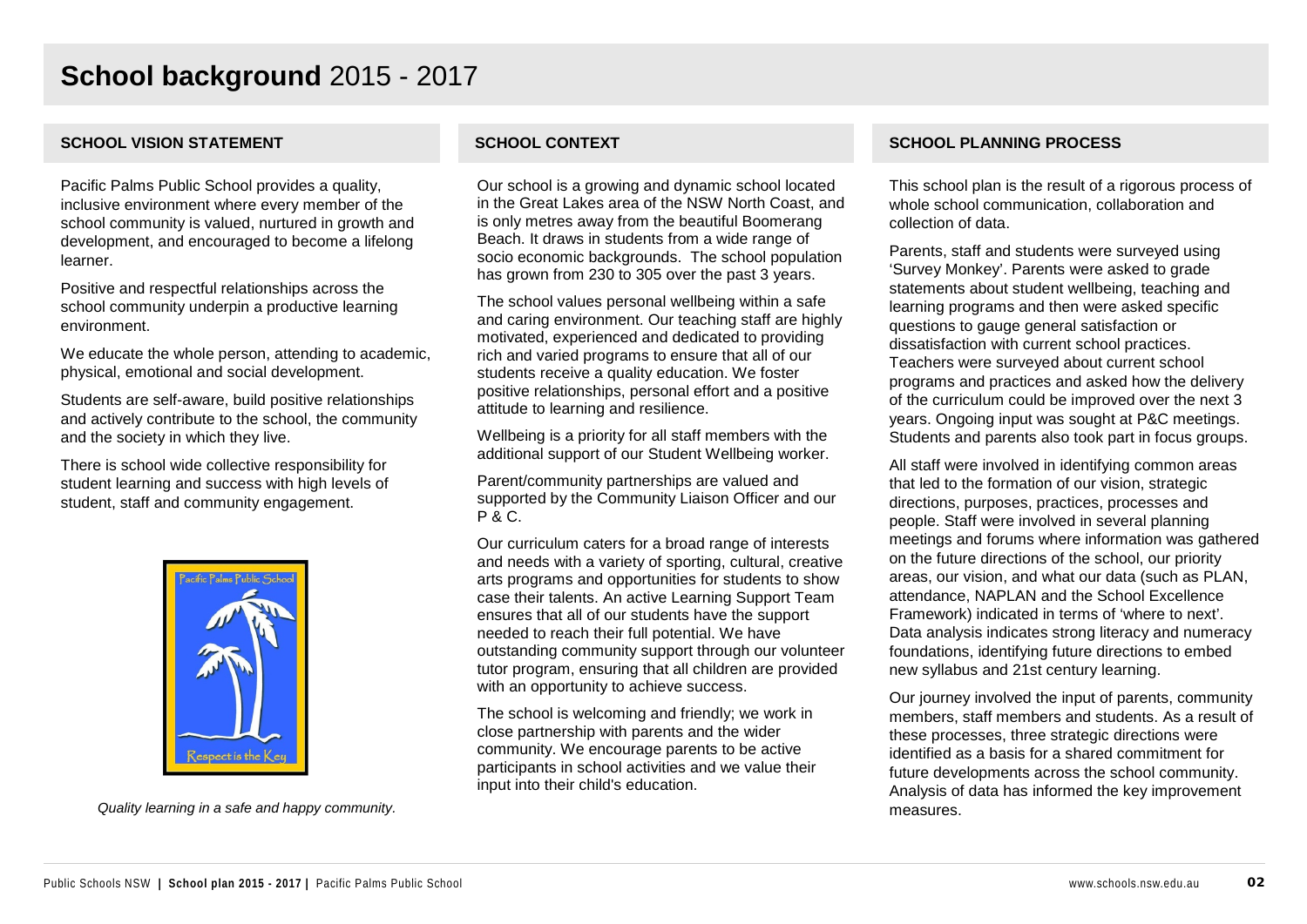# **School Strategic Directions** 2015 – 2017

### **Strategic Direction 1**

**Positive and dynamic educators delivering quality learning for every student**

To build a dynamic culture of innovation and best practice through developing leadership capacity, quality professional learning and collegiality.

Leaders and teachers will have high expectations of themselves and their students in order to foster sustained school improvement.

The leadership team regularly collects, analyses and responds to student outcome data to inform decision making.

The leadership team builds a culture of collaboration enhanced by quality planning and decision making processes.



**Self-motivated, engaged and successful students**

Our school community holds high expectations for the educational outcomes of our students.

As twenty first century learners, our students will learn to collaborate with others, solve problems, think creatively and connect through technology to ensure success in work and in life.

Enhanced student engagement and increased student outcomes will be achieved through strategic, accountable and thoughtful planning and delivery of quality classroom experiences must take into account individual students strength and challenges.

**Strategic Direction 3**

**Wellbeing across the school community.**

We are committed to creating quality learning opportunities, including strengthening their physical, social, emotional and spiritual development.

Supporting students at each stage of their development through quality teaching, learning and engagement. This work is underpinned by high standards, clear expectations and counselling and wellbeing resources.

Out programs enable us to build on the individual strengths of students and positions them to succeed and thrive throughout life.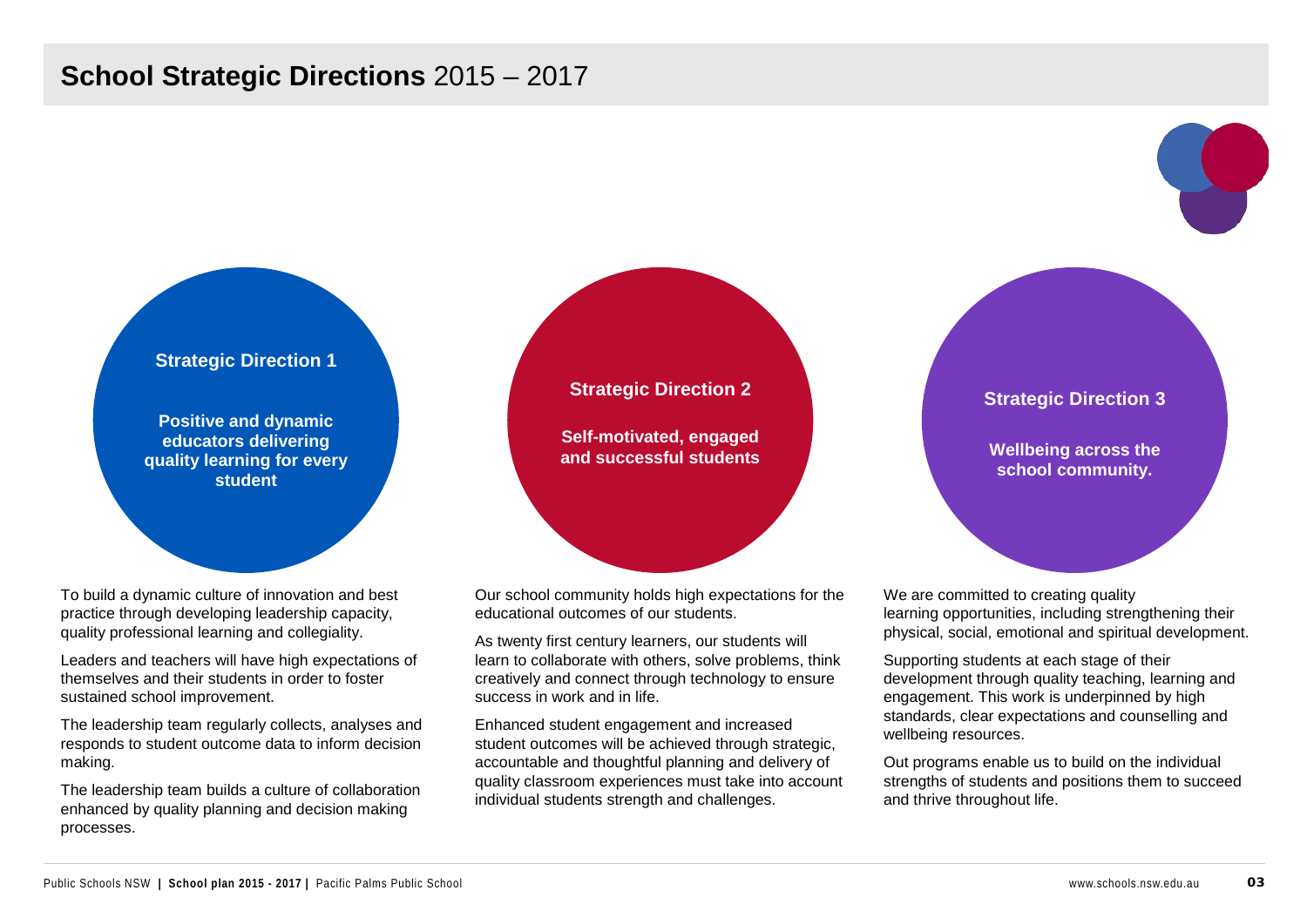# **Strategic direction 1:** Positive and dynamic educators delivering quality learning for every student

| <b>PURPOSE</b>                                                                                                                                                                                                                                                                                                                                                                                                                                                                                                                                                                                                                                                                                                                                                                                                                                                                | <b>PEOPLE</b>                                                                                                                                                                                                                                                                                                                                                                                                                                                                                                                                                                                                                                                                                                                                                                                                                                                                                                        | <b>PROCESSES</b>                                                                                                                                                                                                                                                                                                                                                                                                                                                                                                                                                                                                                                                                                                                                                                                                                                                                                                                                                                                                                                                             | <b>PRODUCT AND PRACTICES</b>                                                                                                                                                                                                                                                                                                                                                                                                                                                                                                                                                                                                                                                                                                                                                                                                                                                                                                                                                                                                                                                                                                                                                                                            |
|-------------------------------------------------------------------------------------------------------------------------------------------------------------------------------------------------------------------------------------------------------------------------------------------------------------------------------------------------------------------------------------------------------------------------------------------------------------------------------------------------------------------------------------------------------------------------------------------------------------------------------------------------------------------------------------------------------------------------------------------------------------------------------------------------------------------------------------------------------------------------------|----------------------------------------------------------------------------------------------------------------------------------------------------------------------------------------------------------------------------------------------------------------------------------------------------------------------------------------------------------------------------------------------------------------------------------------------------------------------------------------------------------------------------------------------------------------------------------------------------------------------------------------------------------------------------------------------------------------------------------------------------------------------------------------------------------------------------------------------------------------------------------------------------------------------|------------------------------------------------------------------------------------------------------------------------------------------------------------------------------------------------------------------------------------------------------------------------------------------------------------------------------------------------------------------------------------------------------------------------------------------------------------------------------------------------------------------------------------------------------------------------------------------------------------------------------------------------------------------------------------------------------------------------------------------------------------------------------------------------------------------------------------------------------------------------------------------------------------------------------------------------------------------------------------------------------------------------------------------------------------------------------|-------------------------------------------------------------------------------------------------------------------------------------------------------------------------------------------------------------------------------------------------------------------------------------------------------------------------------------------------------------------------------------------------------------------------------------------------------------------------------------------------------------------------------------------------------------------------------------------------------------------------------------------------------------------------------------------------------------------------------------------------------------------------------------------------------------------------------------------------------------------------------------------------------------------------------------------------------------------------------------------------------------------------------------------------------------------------------------------------------------------------------------------------------------------------------------------------------------------------|
| To build a dynamic culture of innovation<br>and best practice through developing<br>leadership capacity, quality professional<br>learning and collegiality.<br>Leaders and teachers will have high<br>expectations of themselves and their<br>students in order to foster sustained school<br>improvement.<br>The leadership team regularly collects,<br>analyses and responds to student outcome<br>data to inform decision making.<br>The leadership team builds a culture of<br>collaboration enhanced by quality planning<br>and decision making processes.<br><b>IMPROVEMENT MEASURE/S</b><br>100% of staff will have a performance<br>and development plan that will be<br>regularly reviewed and updated.<br>100% of staff indicates that their<br>professional goals were met due to<br>strategically planned and implemented<br>professional learning opportunities. | <b>Students: engage</b><br>enthusiastically in learning<br>with clear expectations of<br>what is required to achieve<br>excellence.<br><b>Staff</b> will understand and use<br>the teaching standards to<br>reflect on performance.<br>There will be a shared<br>commitment to collaboration<br>at a grade, stage and whole<br>school level.<br>There will be positive<br>engagement in collaborative<br>reflective practice.<br>Plan and implement quality<br>teaching and learning<br>experiences with a focus on<br>high expectations.<br>Parents/community:<br>establish and maintain<br>respectful, collaborative<br>relationships with staff<br>regarding our approach to<br>teaching and learning.<br>Leaders will model best<br>practice based on the<br>teaching standards at the<br>leadership levels. They will<br>collaborate with their teams<br>to lead stage planning and<br>assessment and encourage | Teachers work collaboratively to share best<br>practice in curriculum delivery.<br>Regular opportunities for collaborative planning,<br>structured observation of lesson delivery and<br>provision of feedback are provided. (PLCs)<br>Professional learning related to professional goals<br>and the school plan is accessible for all staff<br>members.<br>Teachers engage in performance and developed<br>processes aligned to the NSW DEC Performance<br>and Development Framework.<br>Teachers engage in accreditation processes and<br>Australian Teaching Standards. Consolidate the<br>teacher induction program for new and early<br>career teachers.<br>School improvement is informed by engagement<br>with reflective tools.<br>Systems leadership is enhanced by engagement<br>with networks in the education community.<br><b>Evaluation Plan:</b><br>All teachers will have a PDP.<br>All teachers to be involved in Quality Teaching<br>Rounds (peer classroom observations).<br>Teachers actively participate in one-on-one<br>meetings to reflect on PDPs. | Practice: Staff under-take a self-<br>assessment review to reflect on teaching<br>practice and achievement towards goals.<br><b>Practice:</b> Strategic professional learning<br>reflective of school and individual goals.<br>Practice: Lesson observations<br>providing opportunities for staff to reflect<br>on their own practice and receive<br>feedback from colleagues around best<br>practice.<br>Practice: A rich culture of learning and<br>achieving personal best that is enriched<br>by the exchange of knowledge within<br>and across school communities.<br><b>Practice:</b> Collegial programming linked<br>to new curriculum documents for all<br>KLA's as evidenced in stage meetings.<br><b>Practice:</b> Highly skilled teachers<br>demonstrating innovative practice linked<br>to contemporary pedagogy.<br>Practice: Student data informs<br>programming and curriculum<br>differentiation.<br>Product: 100% of staff will have a<br>performance and development<br>document that will be regularly reviewed<br>and updated.<br>Product: 100% of staff indicate that<br>their professional goals were met due to<br>strategically planned and implemented<br>professional learning opportunities. |
|                                                                                                                                                                                                                                                                                                                                                                                                                                                                                                                                                                                                                                                                                                                                                                                                                                                                               | staff to be innovative in their<br>teaching.                                                                                                                                                                                                                                                                                                                                                                                                                                                                                                                                                                                                                                                                                                                                                                                                                                                                         | All staff engage in professional learning.                                                                                                                                                                                                                                                                                                                                                                                                                                                                                                                                                                                                                                                                                                                                                                                                                                                                                                                                                                                                                                   |                                                                                                                                                                                                                                                                                                                                                                                                                                                                                                                                                                                                                                                                                                                                                                                                                                                                                                                                                                                                                                                                                                                                                                                                                         |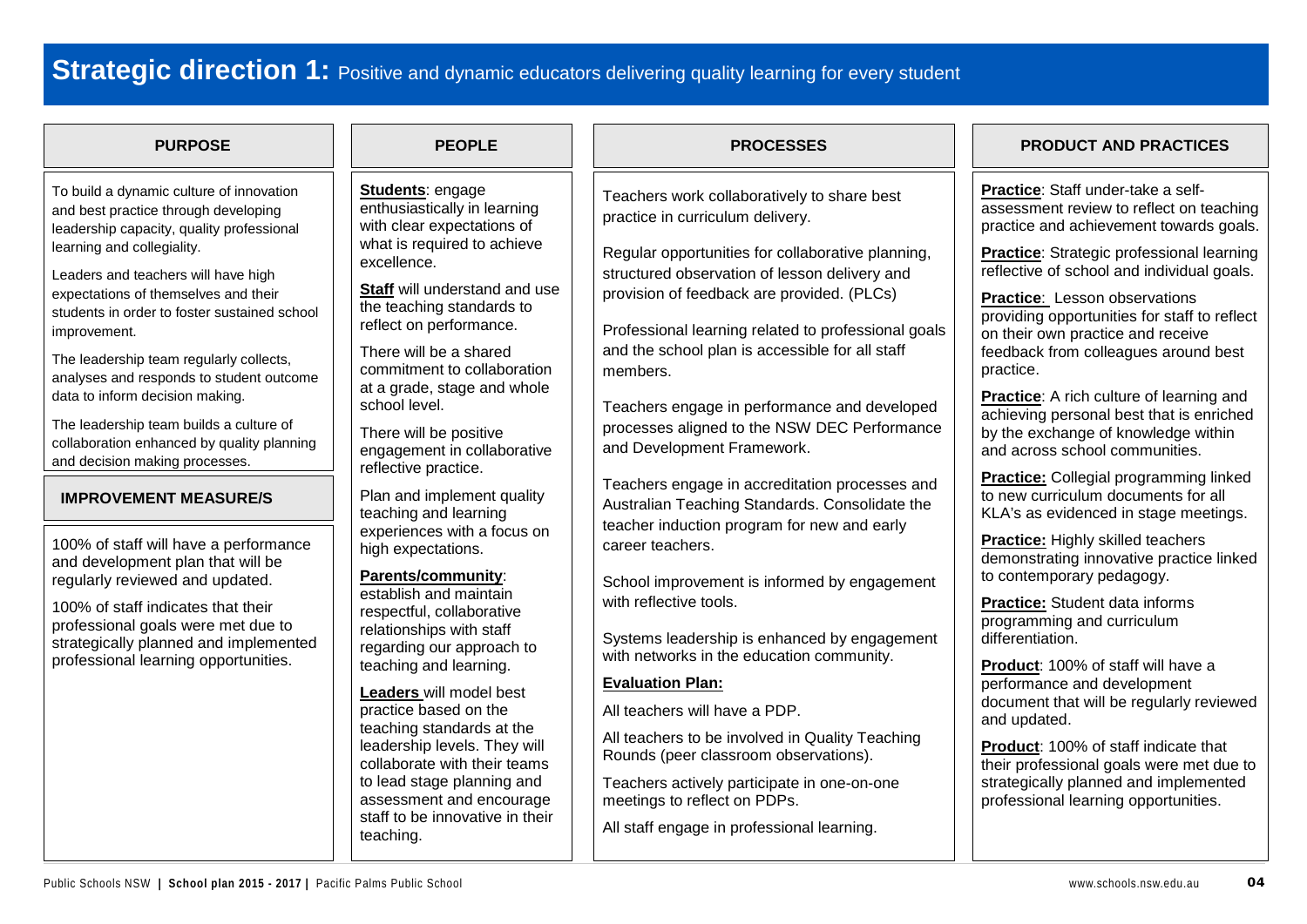# **Strategic direction 2:** Self-motivated, engaged and successful students

Our school community holds high expectations for the educational outcomes of our students.

As twenty first century learners, our students will learn to collaborate with others, solve problems, think creatively and connect through technology to ensure success in work and in life.

Enhanced student engagement and increased student outcomes will be achieved through strategic, accountable and thoughtful planning and delivery of quality classroom experiences must take into account individual students strength and challenges.

### **IMPROVEMENT MEASURE/S**

To increase the number of students performing in the top band in Year 5 NAPLAN Literacy and Numeracy by 10%.

To achieve a minimum of 65% of students achieving expected growth in Numeracy Year 3 to 5 and 5 to 7.

To achieve a minimum of 85% of students K-2 reading at or above their expected reading level.

**Students** will develop the skills needed to be collaborative, creative learners who are critical thinkers and be able to reflect on their learning.

**Staff** will have a thorough understanding of all curriculum documents.

Collaboratively, deliver and review the effectiveness of teaching and learning programs.

Implement quality assessment practices.

Understand and address 21<sup>st</sup> century skills.

Address the learning needs of all students.

### **Parents/Community** will engage in opportunities where they are provided with verbal and written feedback on student progress.

Participate in information sessions to enable a deeper understanding of curriculum content and pedagogy.

Provision of opportunities for students to develop **21st century learning skills** and capacities across all KLAs using a variety of technologies.

A whole school approach to the analysis of **student data** to inform the teaching and learning cycle.

All students access a balanced literacy program including reading, spelling, vocabulary, writing, comprehension and grammar.

All K-2 teachers explicitly teach reading skills in a small group setting (4 mornings per week, 30 minutes), with the support of a trained SLSO.

## **Evaluation Plan:**

Student pre/post results on standardised tests (PAT, CARS, Waddington, South Australian Spelling, Benchmarking, Phonemic Awareness, Best Start, PLAN) recorded to monitor student progress.

NAPLAN data analysed each year to track improvements.

Student surveys, Tell Them From Me survey and forums to evaluate student engagement.

Collaboration around consistent teacher judgement of student work samples, analysis of student data, monitoring learning and support team data.

## **PURPOSE PEOPLE PROCESSES PRODUCT AND PRACTICES**

**Practice:** Analysis and effective tracking of student performance to drive evidence based teaching as indicated by continuum markers.

**Practice:** Teaching and learning programs reflect evidence of feedback from Quality Teaching Rounds and 21<sup>st</sup> Century Learning.

**Practice:** High quality differentiated teaching and learning demonstrated across the school through high levels of teachers and student support.

**Practice:** Students are creative and productive users of technology and confident communicators.

**Product:** To increase the number of students performing in the top band in Year 5 NAPLAN Literacy and Numeracy by 10%.

**Product:** To achieve a minimum of 65% of students achieving expected growth in Numeracy Year 3 to 5 and 5 to 7.

**Product:** To achieve a minimum of 85% of students K-2 reading at or above their expected reading level.

**Product**: corporate stage programs providing evidence of collaborative, innovative planning incorporating 21st century pedagogies.